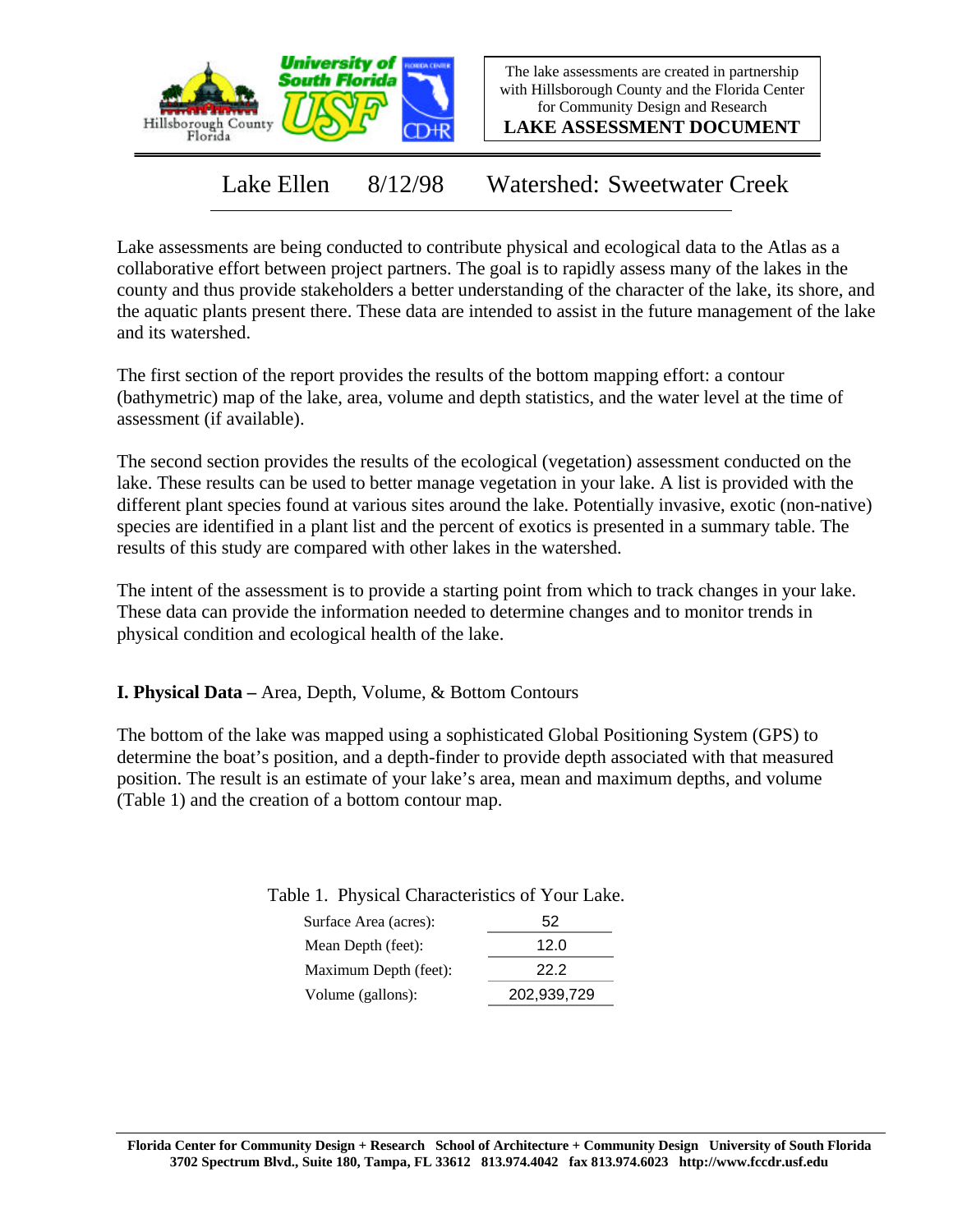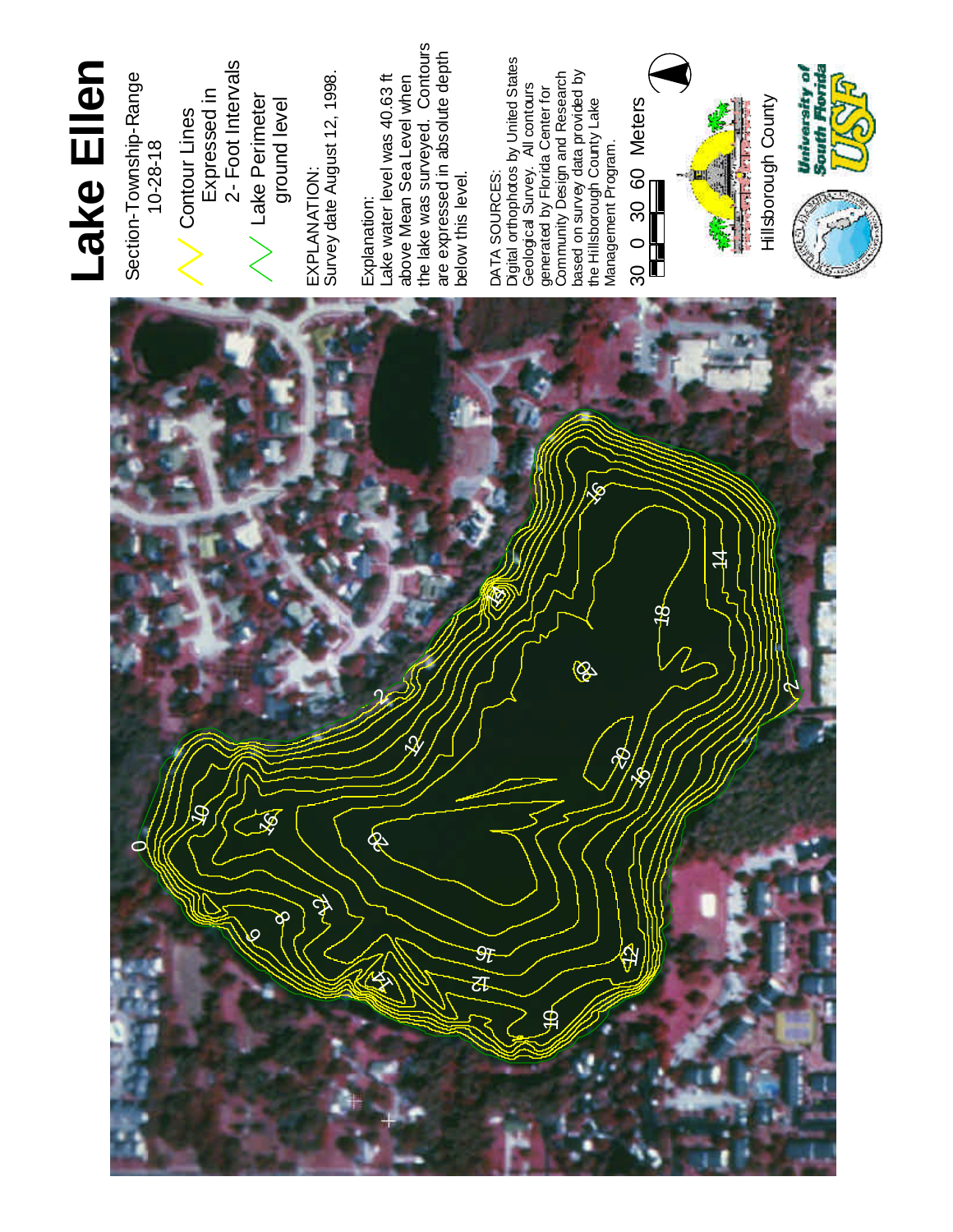

The lake assessments are created in partnership with Hillsborough County and the Florida Center for Community Design and Research

**LAKE ASSESSMENT DOCUMENT**

## Lake Ellen 8/12/98 Watershed: Sweetwater Creek

## **II. Ecological Data**

Aquatic Plant Survey

Approximately equispaced sites are haphazardly mapped around the lake and the aquatic plants at each site are surveyed. The total number of species from all sites is used to approximate the total diversity of aquatic plants and the percent of invasive-exotic plants on the lake and in the watershed (Table 2). Many of these plants are considered ecologically harmful, as they tend to out-compete native species. Such "nuisance" plants can also make boating and other recreational activities difficult or impossible. The common and scientific names of plant species found on your lake are listed in Table 3.

> Table 2. Comparison of species diversity between your lake and other assessed lakes located within your watershed.

|                        |     | Lake Ellen Sweetwater Creek<br>(Average) |  |
|------------------------|-----|------------------------------------------|--|
| Number of Taxa:        | 36  | 30                                       |  |
| Percent Exotic Plants: | 19% | 15%                                      |  |

Table 3. Botanical and common names of the most commonly found plants on your lake. Percent frequency (of occurence), habit (location where found), status (native or exotic), and EPPC status are provided.

| Common Name                       | <b>Plant Species</b>      | Frequency | Habit     | <b>Status</b> | <b>EPPC</b> |
|-----------------------------------|---------------------------|-----------|-----------|---------------|-------------|
| Knot grass                        | Paspalum distichum        | 100%      | Emergent  | Native        | NL.         |
| Southern Red Maple                | Acer rubrum var. trilobum | 90%       | Emergent  | Native        | NL.         |
| Cypress                           | Taxodium spp.             | 90%       | Emergent  | Native        | NL          |
| Water Primroses, Primrosewillow   | Ludwigia spp.             | 80%       | Emergent  | Unknown       | NL.         |
| Punk Tree, Melaleuca              | Melaleuca quinquenervia   | 80%       | Emergent  | Exotic        |             |
| Spatterdock, Yellow Pondlily      | Nuphar lutea var. advena  | 70%       | Floating  | Native        | <b>NL</b>   |
| Torpedo Grass                     | Panicum repens            | 70%       | Emergent  | Exotic        |             |
| <b>Pickerel Weed</b>              | Pontederia cordata        | 70%       | Emergent  | Native        | <b>NL</b>   |
| Manatee Mudflower, Baby's Tears   | Micranthemum glomeratum   | 60%       | Submersed | Native        | NL.         |
| Swamp Fern                        | Blechnum serrulatum       | 50%       | Emergent  | Native        | NL.         |
| Bulltongue Arrowhead, Duck Potato | Sagittaria lancifolia     | 50%       | Emergent  | Native        | <b>NL</b>   |
| Maidencane                        | Panicum hemitomon         | 40%       | Emergent  | Native        | NL.         |
| Smartweed, Knotweed               | Polygonum spp.            | 40%       | Emergent  | Native        | NL.         |
| Cattails                          | Typha spp.                | 40%       | Emergent  | Native        | NL.         |
| Algal Mats, Floating              | Algal spp.                | 30%       | Floating  | Unknown       | Unknow      |
| Pigweed, Water Hemp               | Amaranthus australis      | 30%       | Emergent  | Native        | <b>NL</b>   |

Florida Center for Community Design + Research School of Architecture + Community Design University of South Florida 3702 Spectrum Blvd., Suite 180, Tampa, FL 33612 813.974.4042 fax 813.974.6023 http://www.fccdr.usf.edu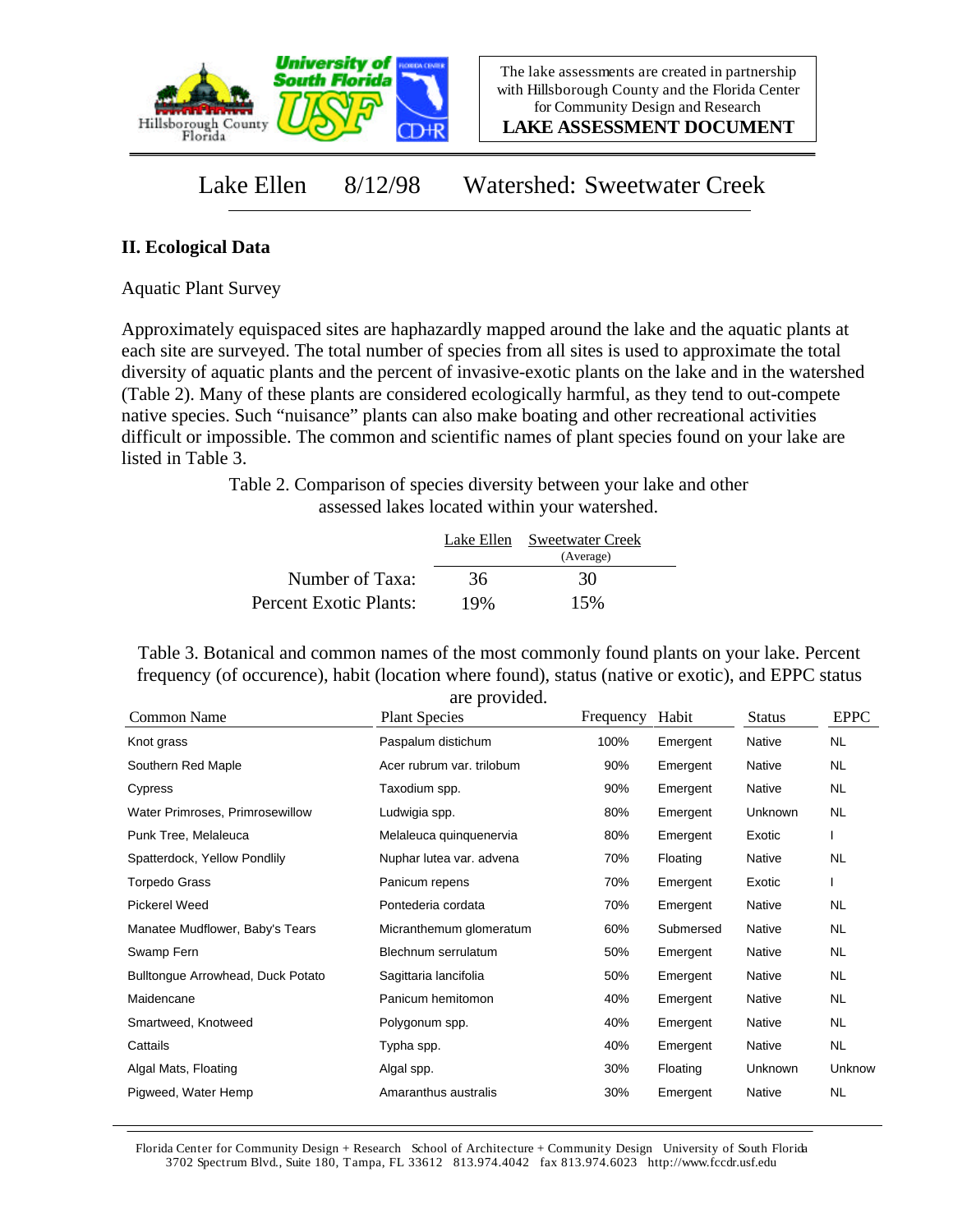Lake Ellen 8/12/98 Watershed: Sweetwater Creek

| Wild Taro, Dasheen, Coco Yam           | Colocasia esculenta         | 30% | Emergent  | Exotic        |           |
|----------------------------------------|-----------------------------|-----|-----------|---------------|-----------|
| Dayflower                              | Commelina spp.              | 30% | Emergent  | Exotic        | NL        |
| Baldwin's Spikerush, Roadgrass         | Eleocharis baldwinii        | 30% | Submersed | Native        | <b>NL</b> |
| <b>Climbing Hempvine</b>               | Mikania scandens            | 30% | Emergent  | Native        | <b>NL</b> |
| <b>Brazilian Pepper</b>                | Schinus terebinthifolius    | 30% | Emergent  | Exotic        |           |
| <b>Alligator Weed</b>                  | Alternanthera philoxeroides | 20% | Emergent  | Exotic        | Ш         |
| Manyflower Marshpennywort, Water Penny | Hydrocotyl umbellata        | 20% | Emergent  | Native        | NL        |
| <b>Wax Myrtle</b>                      | Myrica cerifera             | 20% | Emergent  | Native        | NL        |
| Asian Pennywort, Coinwort, Spadeleaf   | Centella asiatica           | 10% | Emergent  | Native        | NL        |
| Common Buttonbush                      | Cephalanthus occidentalis   | 10% | Emergent  | Native        | <b>NL</b> |
| <b>Buttonweed</b>                      | Diodia virginiana           | 10% | Emergent  | Native        | <b>NL</b> |
| Southern Wood Fern                     | Dryopteris Iudoviciana      | 10% | Emergent  | Native        | NL        |
| Rush Fuirena                           | Fuirena spp.                | 10% | Emergent  | Native        | NL.       |
| <b>Morning Glory</b>                   | Ipomoea spp.                | 10% | Emergent  | Unknown       | NL        |
| Crape-myrtle                           | Lagerstroemia indica        | 10% | Emergent  | Exotic        | NL        |
| Sweetbay Magnolia                      | Magnolia virginiana         | 10% | Emergent  | Native        | NL        |
| Royal Fern                             | Osmunda regalis             | 10% | Emergent  | Native        | <b>NL</b> |
| Laurel Oak; Diamond Oak                | Quercus laurifolia          | 10% | Emergent  | Native        | NL        |
| Willow                                 | Salix spp.                  | 10% | Emergent  | Native        | <b>NL</b> |
| Catbriar, Greenbriar                   | Smilax spp.                 | 10% | Emergent  | <b>Native</b> | NL.       |